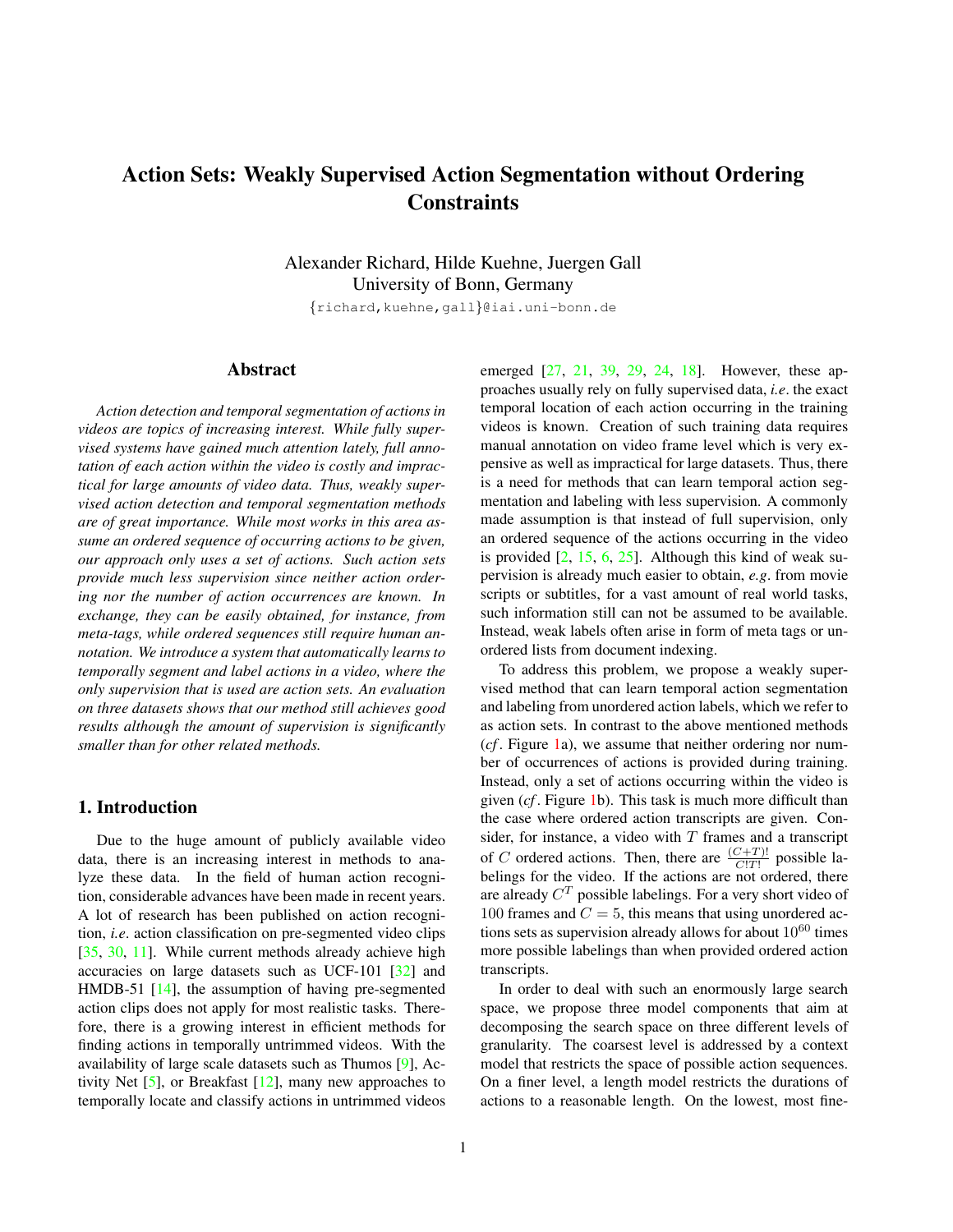#### <span id="page-1-1"></span>(a) weak supervision: ordered action sequences





<span id="page-1-0"></span>Figure 1. (a) Weak supervision with ordered action sequences  $[2, 15, 6]$  $[2, 15, 6]$  $[2, 15, 6]$  $[2, 15, 6]$  $[2, 15, 6]$ . The number of actions and their ordering is known. (b) Weak supervision with action sets (our setup). Note that neither action orderings nor the number of occurrences per action are provided.

grained level, a frame model provides class probabilities for each video frame.

Note that context models  $[15, 25]$  $[15, 25]$  $[15, 25]$  and length models  $[24]$ have been used before. However, in these works either ordered action transcripts for the context model or framewise annotations for the length models are provided. To the best of our knowledge, we are the first to use these models without being provided any training data that allows to directly infer such models from the video annotation.

In an extensive evaluation, we investigate the impact of each component within the system. Moreover, temporal segmentation and action labeling quality is evaluated on unseen videos alone and on videos with action sets given at inference time as additional supervision.

## 2. Related Work

Strong feature extractors developed in classical action recognition such as Fisher vectors of improved dense trajectories [\[35\]](#page-9-0) or a variety of sophisticated CNN methods [\[30,](#page-9-1) [8,](#page-8-14) [11,](#page-8-0) [4\]](#page-8-15) have also pushed the advances in untrimmed action segmentation.

When processing untrimmed videos, actions can either be localized in the temporal domain only  $[2, 24, 39, 29, 25,$  $[2, 24, 39, 29, 25,$  $[2, 24, 39, 29, 25,$  $[2, 24, 39, 29, 25,$  $[2, 24, 39, 29, 25,$  $[2, 24, 39, 29, 25,$  $[2, 24, 39, 29, 25,$  $[2, 24, 39, 29, 25,$  $[2, 24, 39, 29, 25,$ [15,](#page-8-11) [17,](#page-8-16) [26\]](#page-8-17), or in the spatio-temporal domain [\[33,](#page-9-4) [7,](#page-8-18) [20,](#page-8-19) [38\]](#page-9-5). For the latter, videos are usually constrained to contain only few action instances. While most approaches in this area are fully supervised, [\[38\]](#page-9-5) propose a weakly supervised method for actor-action segmentation that is based on a multi-task ranking model.

In this work, we focus on localizing actions in the temporal domain only. In this setting, videos either contain multiple actions of several classes occurring densely throughout the whole video [\[12,](#page-8-4) [27\]](#page-8-5), or sparsely [\[9\]](#page-8-2), *i.e*. most of the video is background and all instances of a single class or a small set of classes need to be detected in the video. Well studied methods from classical action recognition are frequently used as framewise feature extractors [\[21,](#page-8-6) [27,](#page-8-5) [39,](#page-9-3) [24\]](#page-8-8). Although CNN features are successful in some action detection methods [\[39,](#page-9-3) [29\]](#page-8-7), they usually require to be retrained using full supervision. Improved dense trajectories, on the contrary, are extracted in an unsupervised manner, making them the features of choice for most weakly supervised approaches [\[2,](#page-8-10) [15,](#page-8-11) [6,](#page-8-12) [25\]](#page-8-13).

In the context of fully supervised action detection, most approaches use a sliding window to efficiently segment a video [\[21,](#page-8-6) [27\]](#page-8-5) and rely on CNNs or recurrent networks [\[39,](#page-9-3) [31,](#page-9-6) [29\]](#page-8-7) that can not be used if only weak supervision is available. The same holds for [\[24\]](#page-8-8), who model context and length information, which is also done in our approach. They show that length and context information significantly improve action segmentation systems, using a Poisson distribution to model action lengths and a language model to incorporate action context information. Other fully supervised methods guided by grammars have been proposed in [\[22,](#page-8-20) [34,](#page-9-7) [13\]](#page-8-21). Note that in contrast to our task, their length and context model can be easily estimated from the frame-level training annotations. The challenge for our problem formulation, however, is that no annotations that allow a direct estimation of a context or length model are provided.

When working with weak supervision, existing methods use ordered action sequences as annotation. Early works suggest to get action sequences from movie scripts [\[16,](#page-8-22) [3\]](#page-8-23). Alayrac *et al*. [\[1\]](#page-8-24) propose to localize specific actions in a video from narrated instructions. In [\[19\]](#page-8-25), it is proposed to use automatic speech recognition and align textual descriptions, in their cases recipes, to the recognized spoken sequence. Bojanowski *et al*. [\[2\]](#page-8-10) address the task of aligning actions to frames. In their work, ordered action sequences are assumed to be provided during training and testing and only an alignment between the frames and the action sequence is learned. Kuehne *et al*. [\[15\]](#page-8-11) extend their approach from  $[13]$  to weak supervision by inferring a linear segmentation from ordered action sequences and training a classical GMM+HMM speech recognition system on iteratively refined segmentations. A further extension of this idea has been proposed by Richard *et al*. [\[25\]](#page-8-13), where the GMM is replaced by a recurrent neural network. Recently, Huang *et al*. [\[6\]](#page-8-12) proposed to use connectionist temporal classification (CTC) to learn temporal action segmentation from weakly supervised videos. In order to avoid degenerate alignments between video frames and provided action transcripts, they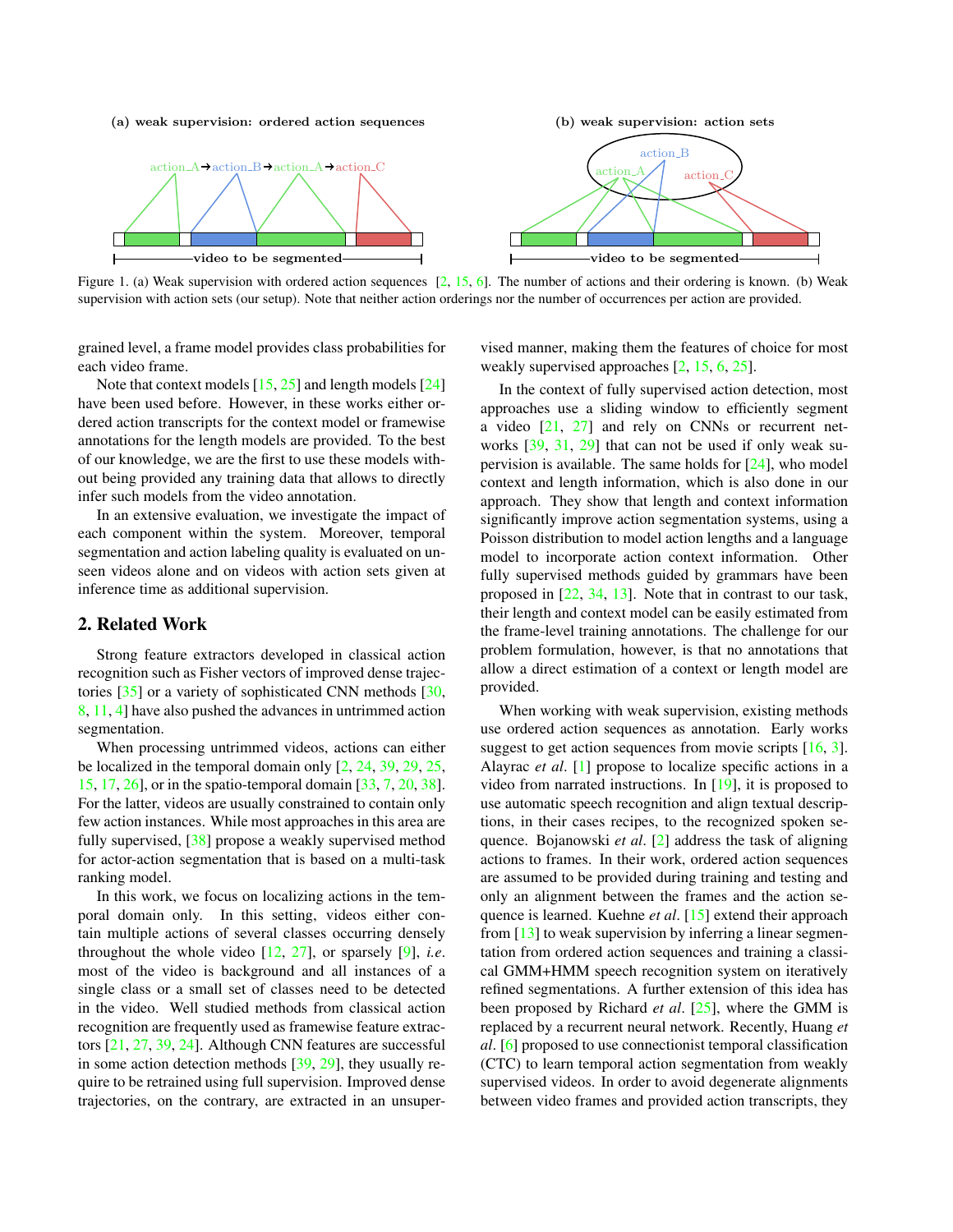<span id="page-2-3"></span>propose to use a visual similarity measure as an extension to the classical CTC approach.

In contrast to the approaches of  $[15, 2, 6, 25]$  $[15, 2, 6, 25]$  $[15, 2, 6, 25]$  $[15, 2, 6, 25]$  $[15, 2, 6, 25]$  $[15, 2, 6, 25]$  $[15, 2, 6, 25]$ , our approach only uses action sets, *i.e*. a much weaker supervision. Consequently, the way our model is learned is also different from the above mentioned approaches.

Another recently published and related method by Wang *et al*. [\[36\]](#page-9-8) addresses the task of detecting an action in a video with sparse action occurrences. More precisely, for a given action class, they generate action proposals and train a neural network to distinguish instances of this action from background in the video. Being designed to distinguish actions from background in a video, their method is not suited for densely labeled videos containing many difference actions followed by one another, as it is the case in this paper.

## 3. Temporal Action Labeling

**Task Definition.** Let  $(x_1, \ldots, x_T)$  be a video with T frames and  $x_t$  are the framewise feature vectors. The task is to assign an action label  $c$  from a predefined set of possible labels  $C$  to each frame of the video. Following the notation of [\[24\]](#page-8-8), connected frames of the same label can be interpreted as an action segment of class  $c$  and length  $l$ . With this notation, the goal is to cut the video into an unknown number of N action segments, *i.e*. to define N segments with lengths  $(l_1, \ldots, l_N)$  and action labels  $(c_1, \ldots, c_N)$ . To simplify notation, we abbreviate sequences of video frames, lengths, and classes by  $\mathbf{x}_1^T$ ,  $\mathbf{l}_1^N$ , and  $\mathbf{c}_1^N$ , where the subscript is the start index of the sequence and the superscript the ending index.

Model Definition. In order to solve this task, we propose a probabilistic model and aim to find the most likely segmentation and segment labeling of a given video,

$$
(\hat{\mathbf{l}}_1^N, \hat{\mathbf{c}}_1^N) = \underset{N, \mathbf{l}_1^N, \mathbf{c}_1^N}{\arg \max} \{ p(\mathbf{c}_1^N, \mathbf{l}_1^N | \mathbf{x}_1^T) \},
$$
 (1)

where  $l_n$  is the length of the *n*-th segment and  $c_n$  is the corresponding action label. We use a background class for all parts of the video in which no action (or no action of interest) occurs. So, all video frames belong to one particular action class and segment. Hence,  $l_1^N$  and  $c_1^N$  define a segmentation and labeling of the complete video.

In order to build a probabilistic model, we first decompose Equation [\(1\)](#page-2-0) using Bayes rule,

$$
(\hat{\mathbf{l}}_1^N, \hat{\mathbf{c}}_1^N) = \underset{N, \mathbf{l}_1^N, \mathbf{c}_1^N}{\arg \max} \{ p(\mathbf{c}_1^N) p(\mathbf{l}_1^N | \mathbf{c}_1^N) p(\mathbf{x}_1^T | \mathbf{c}_1^N, \mathbf{l}_1^N) \}.
$$
\n(2)

The first factor,  $p(c_1^N)$  is the coarsest model, controlling the likelihood of action sequences. The second factor, on a finer level, is a length model that controls the action durations, and the third factor finally provides a likelihood of the video frames for a specific segmentation and labeling. The same factorization has also been proposed in [\[24\]](#page-8-8) for fully supervised action detection. We would like to emphasize that our model only shares the factorization with the work of [\[24\]](#page-8-8). Due to weak supervision, the actual models we use and the way they are trained are highly different.

## 3.1. Weak Supervision

While most works on weakly supervised temporal action segmentation use ordered action sequences as supervision [\[6,](#page-8-12) [15,](#page-8-11) [2\]](#page-8-10), in our task, only unordered sets of actions occurring in the video are provided, *cf* . Figure [1b](#page-1-0). Notably, neither the order of the actions nor the number of occurrences per action is known. Assuming the training set consists of I videos, then the supervision available for the  $i$ -th video is a set  $A_i \subseteq \mathcal{C}$  of actions occurring in the video.

During inference, no action sets are provided for the video and the model has to infer an action labeling from the video frames only. As an additional task, we also discuss the case where action sets are given for inference, see Section [4.6.](#page-7-0)

In the following, the models for the three factors  $p(\mathbf{c}_1^N)$ ,  $p(\mathbf{l}_1^N | \mathbf{c}_1^N)$ , and  $p(\mathbf{x}_1^T | \mathbf{c}_1^N, \mathbf{l}_1^N)$  from Equation [\(2\)](#page-2-1) are introduced.

## <span id="page-2-2"></span>3.2. Context Modeling with Context-free Grammars

Our first step to handle the huge search space is to restrict the possible action orderings using a context-free grammar G in order to model the context prior  $p(\mathbf{c}_1^N)$ . Once the grammar is generated, define

$$
p(\mathbf{c}_1^N) = \begin{cases} \text{const}, & \text{if } \mathbf{c}_1^N \in \mathcal{G}, \\ 0, & \text{otherwise.} \end{cases}
$$
 (3)

<span id="page-2-0"></span>Concerning the maximization in Equation  $(2)$ , this means that each action sequence generated by  $\mathcal G$  has the same probability and all other sequences have zero probability, *i.e*. they can not be inferred. We propose the following strategies to obtain a grammar:

Naive Grammar. All action sequences that can be created using elements from each action set from the training data are possible. Formally, this means

$$
\mathcal{G}_{\text{naive}} = \bigcup_{i=1}^{I} \mathcal{A}_i^*,\tag{4}
$$

<span id="page-2-1"></span>where i indicates the i-th training sample and  $A_i^*$  is the Kleene closure of  $A_i$ .

Monte-Carlo Grammar. We randomly generate a large amount of k action sequences. Each sequence is generated by randomly choosing a training sample  $i \in \{1, \ldots, I\}$ . Then, actions are uniformly drawn from the corresponding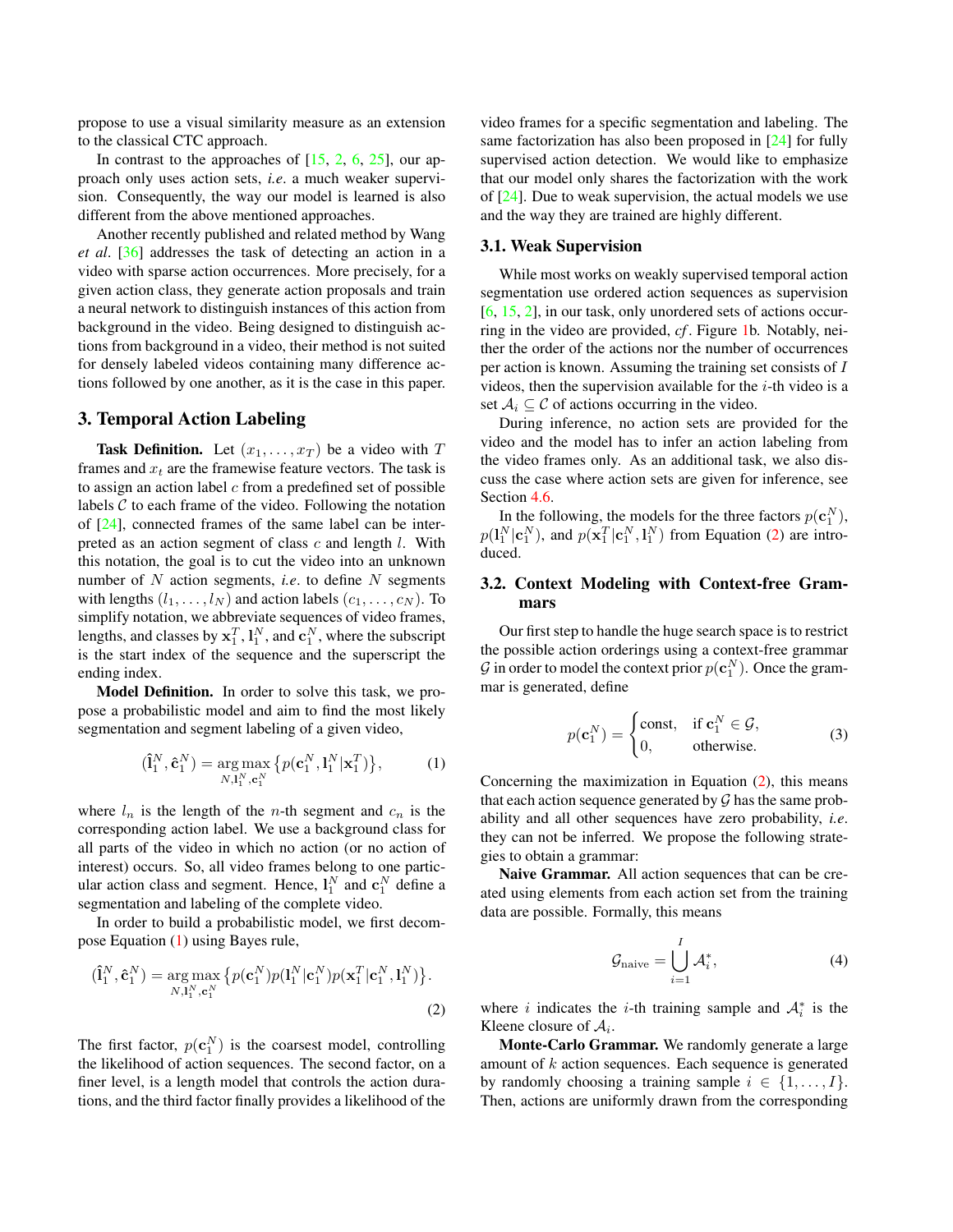<span id="page-3-3"></span>action set  $A_i$  until the accumulated estimated means  $\lambda_c$  of all drawn actions exceed the video length  $T_i$ . The mean lengths  $\lambda_c$  are estimated action class durations, see Section [3.3.](#page-3-0)

Text-Based Grammar. Frequently, it is possible to obtain a grammar from external text sources, *e.g*. from web recipes or books. Given some natural language texts, we enhance the monte-carlo grammar by mining frequent word combinations related to the action classes. Consider two action classes  $v$  and  $w$ , for instance butter pan and crack egg. If either of the words butter or pan is preceding crack or egg in the textual source, we increase the count  $N(v, w)$  by one. This way, word conditional probabilities

$$
p(w|v) = \frac{N(v, w)}{\sum_{\tilde{w}} N(v, \tilde{w})}
$$
 (5)

are obtained that have a high value if  $v$  precedes  $w$  frequently and a low value otherwise. The actual construction of the grammar follows the same protocol as the montecarlo grammar with the only difference that the actions are not drawn uniformly from the action set but according to the distribution  $p(w|v)$ , where v is the previously drawn action class.

#### <span id="page-3-0"></span>3.3. Length Model from Action Sets

While a grammar already introduces some ordering constraints, the search space is still tremendously large, considering that actions can be of arbitrary and even practically unreasonable durations. Therefore, as a second step, we estimate a length model out of the scarce information we get from the training data. In order to model the length factor  $p(\mathbf{l}_1^N|\mathbf{c}_1^N)$ , we assume conditional independence of each segment length and further drop the dependence of all class labels but the one of the current segment, *i.e*.

$$
p(\mathbf{l}_1^N|\mathbf{c}_1^N) = \prod_{n=1}^N p(l_n|c_n).
$$
 (6)

Each class-conditional  $p(l|c)$  is modeled with a Poisson distribution for class c.

For the estimation of the class-wise Poisson distributions, only the action sets  $A_i$  provided in the training data can be used. Ideally, the free parameter of a Poisson distribution,  $\lambda_c$ , should be set to the mean length of action class c. Since this can not be estimated from the action sets, we propose two strategies to approximate the mean duration of each action class.

Naive Approach. In the naive approach, the frames of each training video are assumed to be uniformly distributed among the actions in the respective action set. The average

length per class can then be computed as

$$
\lambda_c = \frac{1}{|\mathcal{I}_c|} \sum_{i \in \mathcal{I}_c} \frac{T_i}{|\mathcal{A}_i|},\tag{7}
$$

where  $\mathcal{I}_c = \{i : c \in \mathcal{A}_i\}$  and  $T_i$  is the length of the *i*-th video.

Loss-based. The drawback of the naive approach is that actions that are usually short are assumed to be longer if the video is long. Instead, we propose to estimate the mean of all classes together. This can be accomplished by minimizing a quadratic loss function,

<span id="page-3-2"></span>
$$
\sum_{i=1}^{I} \sum_{c \in \mathcal{A}_i} (\lambda_c - T_i)^2 \quad \text{subject to } \lambda_c > l_{\min}, \qquad (8)
$$

where  $l_{\text{min}}$  is a minimal action length. For minimization, we use constrained optimization by linear approximation (COBYLA) [\[23\]](#page-8-26).

Note that the true mean length of action  $c$  is likely to be smaller than  $\lambda_c$  since actions may occur multiple times in a video. However, this can not be included into the length model since the action sets do not provide such information.

#### <span id="page-3-1"></span>3.4. Multi-task Learning of Action Frames

Given the grammar and the length model that already strongly restrict the search space, the last missing factor is the actual framewise model providing a likelihood for each class to be present in a given frame.

In order to model this last factor from Equation [\(2\)](#page-2-1), we train a network with  $|\mathcal{C}|$  many binary softmax output layers. Each layer predicts if for a given frame  $x_t$  label c is present, *i.e.* if  $c \in A_i$  or not. Since an action c usually occurs in different context, all frames belonging to class  $c$  are always labeled with its true class c and some varying other classes. Thus, a classifier can learn a strong response on the presence of the correct class and weaker responses on the presence of other falsely assigned classes. As loss of our network, we therefore use the accumulated cross-entropy loss of each binary classification task.

In order to use the output probabilities of the multi-task network during inference, they need to be transformed to model the last factor from Equation [\(2\)](#page-2-1),  $p(\mathbf{x}_1^T | \mathbf{c}_1^N, \mathbf{l}_1^N)$ . We therefore define the class-posterior probabilities

$$
p(c|x_t) := \frac{p(c\,present|x_t)}{\sum_{\tilde{c}} p(\tilde{c}\,present|x_t)}\tag{9}
$$

and transform them into class-conditional probabilities

$$
p(x_t|c) \propto \frac{p(c|x_t)}{p(c)}.\tag{10}
$$

Since the network is a framewise model,  $p(c)$  is also a framewise prior. More specifically, if  $count(c)$  is the total number of frames labeled with *c* present, then  $p(c)$  is the relative frequency  $\text{count}(c) / \sum_{\tilde{c}} \text{count}(\tilde{c})$ .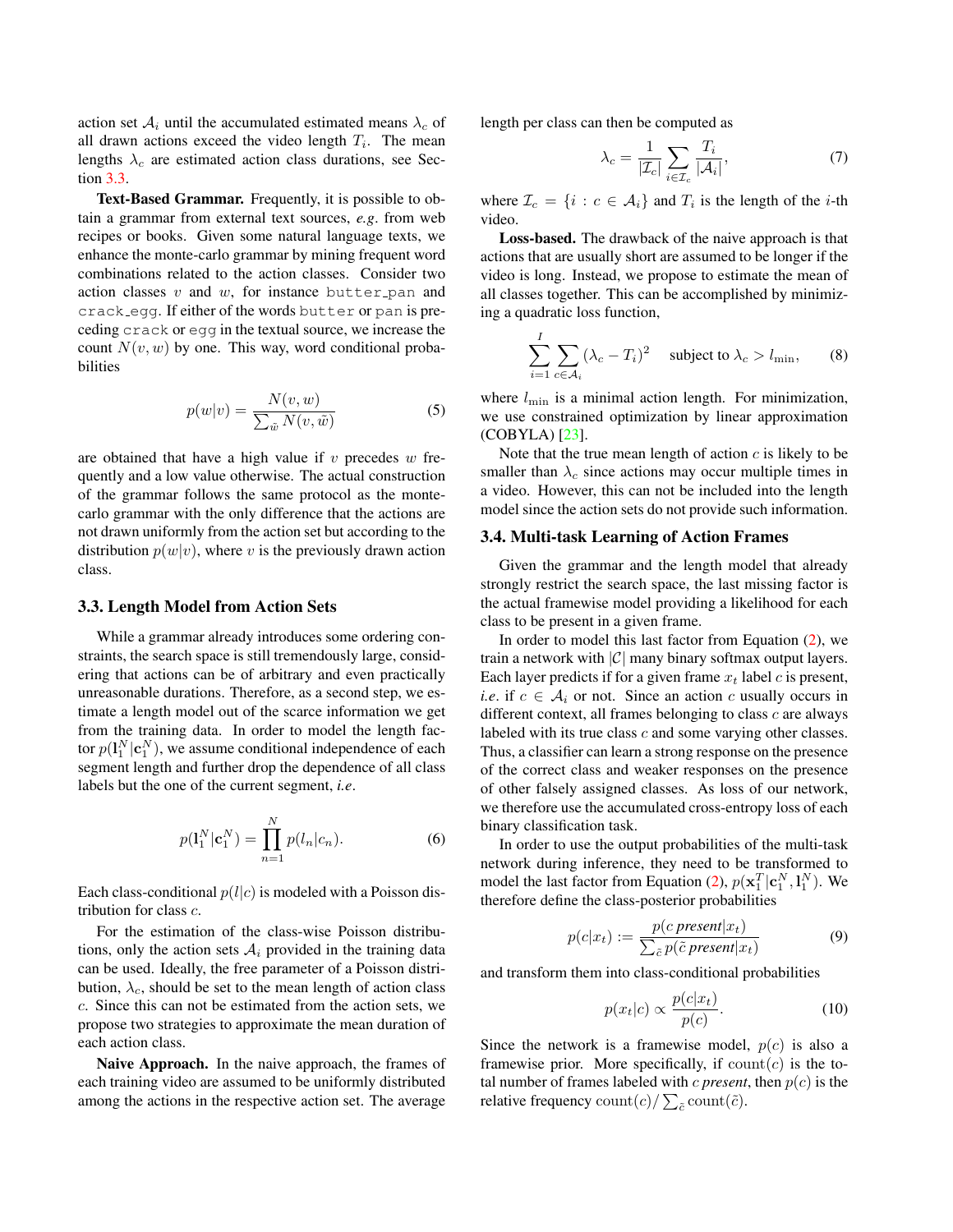<span id="page-4-2"></span>Assuming conditional independence of the video frames, the probability of an action segment ranging from frame  $t_s$ to  $t_e$  can then be modeled as

$$
p(\mathbf{x}_{t_s}^{t_e}|c) = \prod_{t=t_s}^{t_e} p(x_t|c). \tag{11}
$$

Framewise conditional independence is a commonly made assumption in multiple action detection and temporal seg-mentation methods [\[24,](#page-8-8) [15,](#page-8-11) [13\]](#page-8-21). Note that  $t_s$  and  $t_e$  are implicitly given by the segment lengths  $l_1^N$ . For the *n*-th segment in the video,  $t_s^{(n)} = 1 + \sum_{i < n} l_i$  and  $t_e^{(n)} = \sum_{i \le n} l_i$ .

The third factor of Equation  $\overline{2}$  is now modeled using the previously defined segment probabilities,

$$
p(\mathbf{x}_1^T | \mathbf{c}_1^N, \mathbf{l}_1^N) := \prod_{n=1}^N p(\mathbf{x}_{t_s^{(n)}}^{t_n^{(n)}} | c_n).
$$
 (12)

#### 3.5. Inference

With the explicit models for each factor, the optimization problem from Equation [\(2\)](#page-2-1) reduces to

$$
(\hat{\mathbf{l}}_1^N, \hat{\mathbf{c}}_1^N) = \underset{N, \mathbf{l}_1^N, \mathbf{c}_1^N \in \mathcal{G}}{\arg \max} \big\{ \prod_{n=1}^N p(l_n|c_n) \cdot p(\mathbf{x}_{t_s}^{t_{\{n\}}^{(n)}}|c_n) \big\}.
$$
\n(13)

Note that the arg max is only taken over action sequences that can be generated by the grammar. Since the same probability has been assigned to all those sequences, the factor  $p(\mathbf{c}_1^N)$  from Equation [\(2\)](#page-2-1) is a constant. Moreover, the length model  $p(l_n|c_n)$  strongly penalizes unlikely action durations and allows for an efficient pruning of unlikely segmentations. Both together lead to a significant reduction of the search space.

The solution to Equation  $(13)$  can now be efficiently computed using a Viterbi algorithm over context-free grammars, as widely used in automatic speech recognition, see for example [\[10\]](#page-8-27). The algorithm is linear in the number of frames and therefore allows for efficient processing of videos with arbitrary length. The authors of [\[24\]](#page-8-8) have shown that adding a length model increases the complexity from  $\mathcal{O}(T)$  to  $\mathcal{O}(TL)$ , where L is the maximal action length that can occur. In theory, there is no limitation on the duration of actions, so inference would be quadratic in the number of frames. In practice, however, it is usually possible to limit the maximal allowed action length  $L$  to some reasonable constant, maintaining linear runtime.<sup>[1](#page-4-1)</sup>

## 4. Experiments

In this section, we analyze the components of our approach, starting with the grammar (Section [4.2\)](#page-5-0) and the length model (Section [4.3\)](#page-5-1), before we compare our system to existing methods that use more supervision (Section [4.5\)](#page-6-0).

### 4.1. Setup

Datasets. We evaluate our approach on three datasets for weakly supervised temporal action segmentation and labeling, namely the Breakfast dataset [\[12\]](#page-8-4), MPII Cooking 2 [\[28\]](#page-8-28), and Hollywood Extended [\[2\]](#page-8-10).

The Breakfast dataset is a large scale dataset comprising 1, 712 videos, corresponding to roughly 67 hours of video and 3.6 million frames. Each video is labeled by one of the 10 coarse breakfast related activities like *coffee* or *fried eggs*. Additionally, a finer action segmentation into 48 classes is provided which is usually used for action detection and segmentation. Overall, there are nearly 12, 000 instances of these fine grained action classes with durations between a few seconds and several minutes, making the dataset very challenging. The actions are densely annotated and only 7% of the frames are background frames. We use four splits as suggested in  $[12]$  and provide frame accuracy as evaluation metric.

<span id="page-4-0"></span>MPII Cooking 2 consists of 273 videos with 2.8 million frames. We use the 67 action classes without object annotations. Overall, around 14, 000 action segments are annotated in the dataset. The dataset provides a fixed split into a train and test set, separating 220 videos for training. With 29%, the background portion in this dataset is at a medium level. For evaluation, we use the midpoint hit criterion as proposed in [\[27\]](#page-8-5).

Hollywood Extended is a smaller dataset comprising 937 videos with roughly 800, 000 frames. There are about 2, 400 non-background action instances from 16 different classes. With 61% of the frames, the background portion within this dataset is comparably large. We follow the suggestion of [\[2\]](#page-8-10) and use a 10-fold cross-validation. The originally proposed evaluation metric is a variant of the Jaccard index, intersection over detection, which is only reasonable for a transcript-to-video alignment task where the transcripts and thus the action orderings are known for the test sequences as in  $\lceil 2 \rceil$  and  $\lceil 6 \rceil$ . For temporal action segmentation, only a video is given during inference and the number of predicted segments can differ from the number of annotated segments. In this case, the metric can not be used. Thus, we stick to the Jaccard index (intersection over union), which is widely used in the domain of action detection  $[24, 9]$  $[24, 9]$  $[24, 9]$  and has also been used on this dataset by  $[15]$ .

Feature extraction. For a fair comparison, we use the same features as  $[15]$  and  $[6]$ . Fisher vectors of improved dense trajectories [\[35\]](#page-9-0) are extracted for each frame and the result is projected to a 64-dimensional subspace using PCA as proposed by Kuehne *et al*. [\[13\]](#page-8-21). Then, the features are normalized to have zero mean and unit variance along each dimension. If not mentioned otherwise, we use the monte-

<span id="page-4-1"></span><sup>&</sup>lt;sup>1</sup>Source code and details on the dynamic programming equations can be found on <https://alexanderrichard.github.io>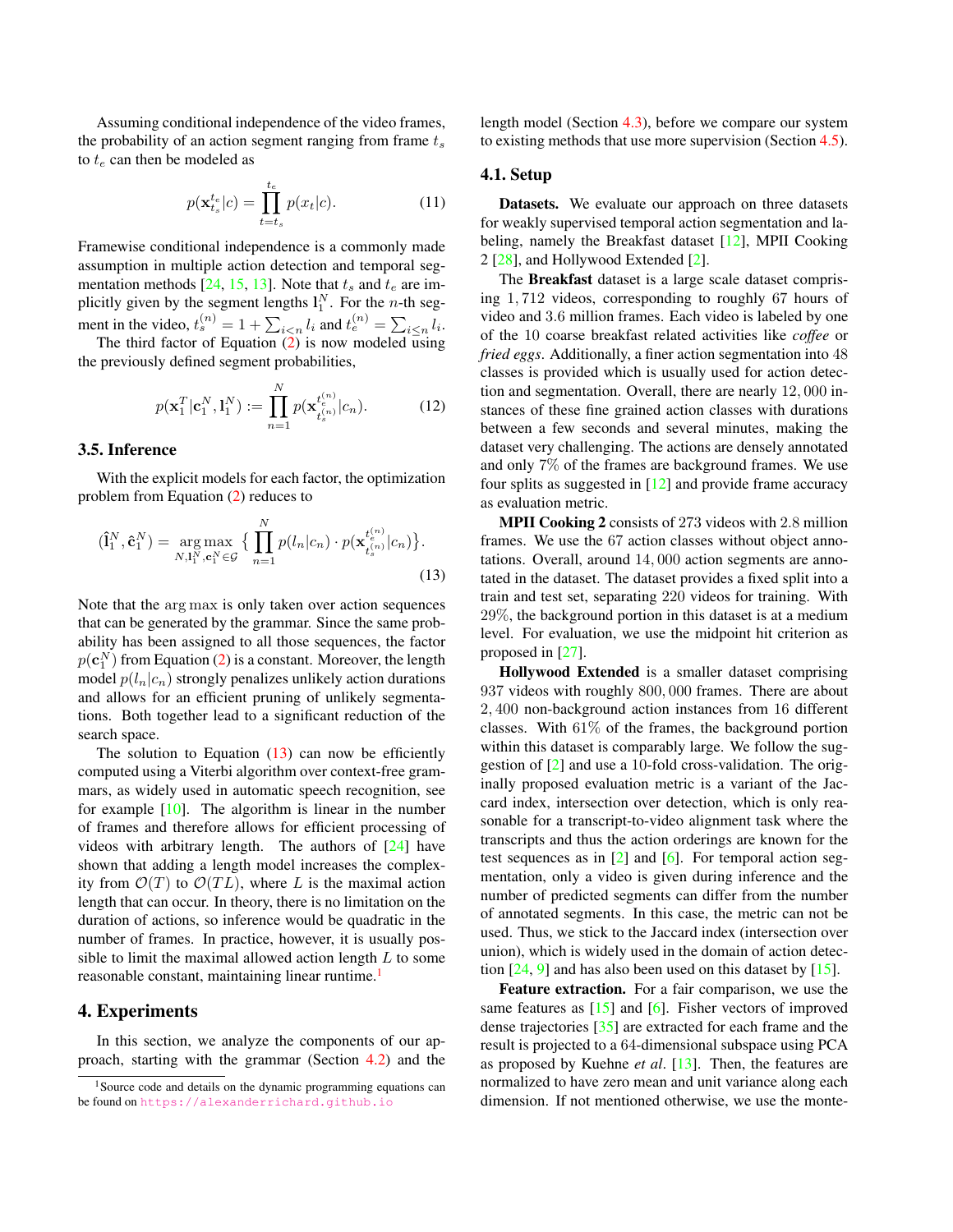<span id="page-5-5"></span>

|                  | frame accuracy |  |       |
|------------------|----------------|--|-------|
| Grammar          | train          |  | test  |
| none             | 0.147          |  | 0.099 |
| naive            | 0.194          |  | 0.134 |
| monte-carlo      | 0.282          |  | 0.233 |
| manually created | 0.333          |  | 0.269 |
| ground truth     | 0.367          |  | 0.294 |

<span id="page-5-2"></span>Table 1. Evaluation of our method on Breakfast using different context-free grammars. As length model, the loss-based approach is used.

carlo grammar and the loss-based length model. The indepth evaluation of our approach is conducted on Breakfast, final results on other datasets are reported in Section [4.5.](#page-6-0)

Model. For the neural network in the framewise model we use a simple feed forward network with a single hidden layer of 256 rectified linear units. Experiments with deeper models could not generalize to the test data (VGG-16: accuracy of 0.031 on Breakfast). We also evaluated the neural network based multiple instance learning approach of [\[37\]](#page-9-9), which also was not able to make reliable predictions (accuracy 0.089 on Breakfast). We therefore found the multi-task network as proposed in Section [3.4](#page-3-1) to be a simple yet effective model.

Efficient inference. During inference, we allow to hypothesize new segments only every 30 frames. This allows for inference roughly in realtime without affecting the performance of the system compared to a more fine-grained segment hypothesis generation.

#### <span id="page-5-0"></span>4.2. Effect of the Grammar

The main contribution of the grammar is to limit the search space and remove unrealistic action sequences. We compare different kinds of grammars and report the frame accuracy on both, test and train set. Recall that due to weak supervision, our method does not necessarily provide good results on the training videos, making it interesting to investigate both sets. As shown in Table [1,](#page-5-2) the use of a sophisticated grammar is crucial for good performance. The naive grammar is only slightly better than the system without any grammar. The monte-carlo grammar boosts the frame accuracy by 10% on the test set. Note that we found the number of  $k$  monte-carlo samples for the grammar not to be critical and chose 1, 000 randomly generated sequences for all experiments. Using a ground truth grammar, *i.e*. a grammar learned from ordered action transcripts (which are not provided in our setting) gives an upper bound on the performance that can be reached by improving the grammar only. Notably, the monte-carlo grammar is only 6% below this upper bound.

For a further comparison, we gave all action sets from the training data to an annotator who was asked to manually create an ordered action sequence for each set. This manually created grammar serves as a comparison of the purely

|             | <b>Breakfast</b>  | Cooking 2    | Holl. Ext. |
|-------------|-------------------|--------------|------------|
|             | <i>frame acc.</i> | midpoint hit | jacc. idx  |
| monte-carlo | 0.233             | 0.098        | 0.093      |
| text-based  | 0.232             | 0.106        | 0.092      |

<span id="page-5-3"></span>Table 2. Evaluation of the text-based grammar. For Cooking 2, where the text sources are closely related to the content of the videos, an improvement can be observed.

|                                     | frame accuracy          |                         |
|-------------------------------------|-------------------------|-------------------------|
| Length model                        | train                   | test                    |
| naive<br>loss-based<br>ground truth | 0.254<br>0.282<br>0.341 | 0.201<br>0.233<br>0.257 |

<span id="page-5-4"></span>Table 3. Evaluation of our method on Breakfast using different length models. As grammar, the monte-carlo approach is used.

data driven monte-carlo grammar to human knowledge. Although the manual grammar is better, the frame accuracy only differs by 3.6%. Since the annotator on average only needed one minute per action set, a manual grammar is also a cheap opportunity to add human knowledge without the need to actually annotate videos.

As proposed in Section [3.2,](#page-2-2) textual sources can be used to enhance the monte-carlo grammar by restricting the transition between action classes to only the likely ones. We evaluate such a text-based grammar for all three datasets. For Breakfast, we used a webcrawler to download more than 1, 200 breakfast related recipes, for Hollywood Extended, 10 movie scripts of IMDB top-ranked movies have been downloaded, and for Cooking 2, we used the scripts provided by the authors of the dataset. These scripts were obtained by asking annotators to write sequential instructions on how to execute the respective kitchen task. Consequently, the text sources used for Breakfast and Hollywood Extended are only loosely connected to the datasets, whereas the textual source for Cooking 2 covers exactly the same domain as the videos. Not surprisingly, we find that only for this case, the text-based grammar leads to an improvement over the monte-carlo grammar, *cf* . Table [2.](#page-5-3) For the other datasets, neither an improvement nor a degradation is observed.

#### <span id="page-5-1"></span>4.3. Effect of the Length Model

Besides the choice of the context-free grammar, the length model is a crucial component of our system. The estimated mean action lengths influence the performance in two ways: first, they define the Poisson distribution that contributes to the actual length of hypothesized action segments. Secondly, they have a huge impact on the number of action instances that are generated for each action sequence in the monte-carlo grammar.

Mean Length Approximation. We compare the two proposed mean approximation strategies, naive and lossbased mean approximation, with a ground truth model, *i.e*.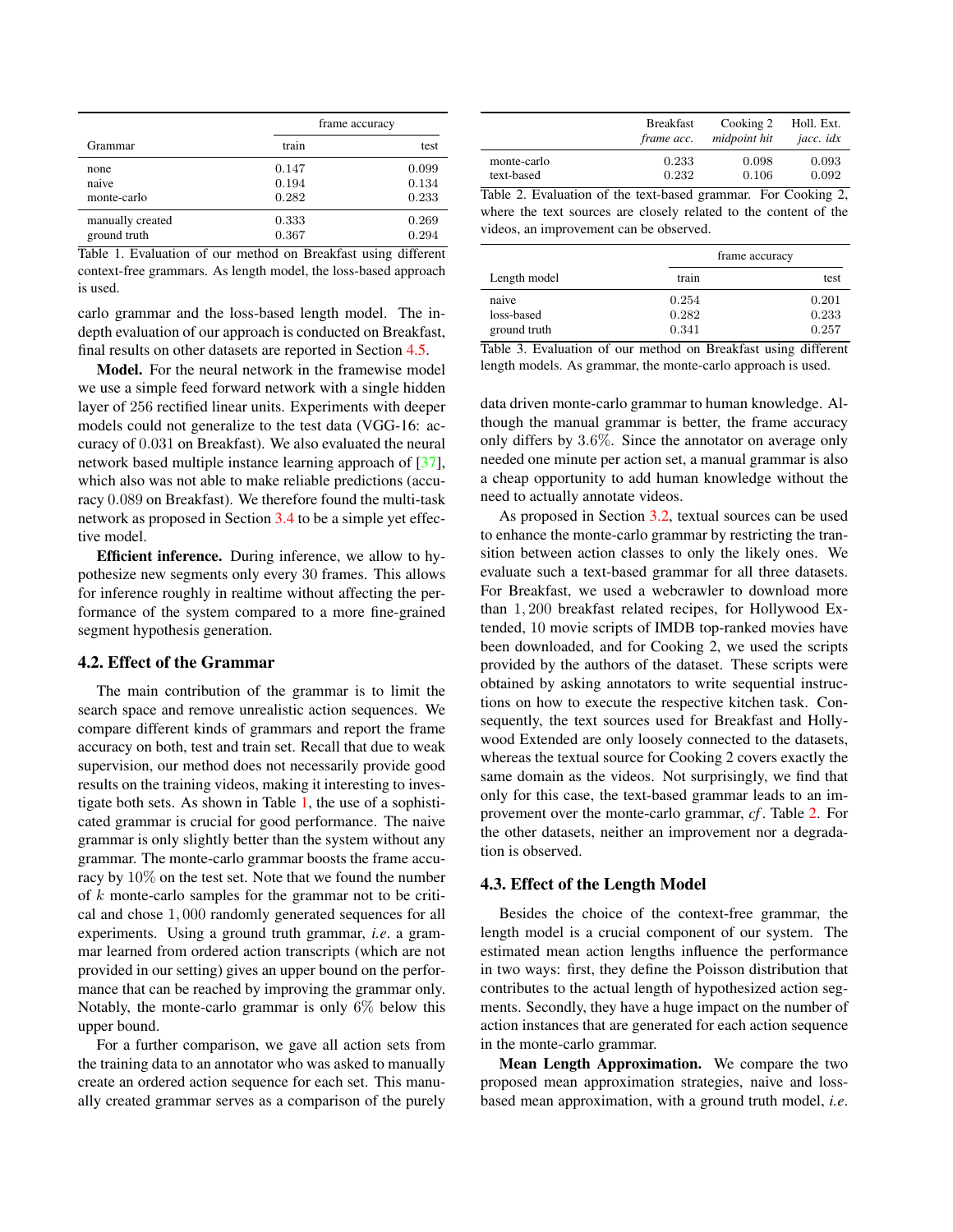<span id="page-6-4"></span>

<span id="page-6-1"></span>the true action means estimated on a frame-level ground truth annotation of the training data. The results are shown in Table [3.](#page-5-4) The naive mean approximation suffers from some conceptual drawbacks. Due to the uniform distribution of video frames among all actions occurring in the video, short actions may be assigned a reasonable length as long as the video is also short. If the video is long, however, short actions get the same share of frames as long actions, resulting in an over-estimation of the mean for short actions and an under-estimation of the mean for long actions. The loss-based mean approximation, on the contrary, can provide more realistic estimates by minimizing Equation [\(8\)](#page-3-2). Note that the solution of the problem in principle would allow for negative action means. Hence, setting the minimal action length  $l_{\min} > 0$  is crucial. In practice, we want to ensure a reasonable minimum length and set  $l_{\text{min}} = 50$  frames, corresponding to roughly two seconds of video. The loss-based mean approximation performs significantly better than the naive approximation, increasing the frame accuracy by 3%.

Comparing these numbers to the ground truth length model reveals that particularly on the train set, on which the ground truth lengths have been estimated, there is still room for improvement. Considering the small amount of supervision that we can utilize to estimate mean lengths, *i.e*. actions sets only, and the small gap between the lossbased approach and the ground truth model on the test set, on the other hand, we find that our loss-based method already yields a good approximation.

Evaluating Different Length Models. So far we modeled the length with a Poisson distribution. There is a variety of other possible length models. In Figure [2,](#page-6-1) three additional models are evaluated, a Gaussian, a box-, and a triangle model. Box and triangle model are zero outside  $[\mu-\sigma, \mu+\sigma]$ . The standard deviation  $\sigma$  of each action class is heuristically estimated by mapping actions according to their mean length onto the possible segmentations generated by the monte-carlo grammar. The Gaussian model decays too fast around the mean lengths and leads to low accuracies. Although the other models perform well, the Poisson distribution still yields the best results.

#### 4.4. Impact of Model Components

All three components, the grammar, the length model, and the framewise model, contribute their share to restrict-

|                  |              | frame accuracy |       |
|------------------|--------------|----------------|-------|
| grammar          | length model | train          | test  |
| х                |              | 0.118          | 0.080 |
| х                |              | 0.147          | 0.099 |
|                  |              | 0.208          | 0.154 |
|                  |              | 0.282          | 0.233 |
| fully supervised |              | 0.774          | 0.556 |

<span id="page-6-2"></span>Table 4. The first four rows are a comparison of the impact of the grammar and the length model on the Breakfast dataset; the last is our system trained on fully supervised, *i.e*. framewise annotated, data. It is an upper bound for the weakly supervised setup.

| x.                                     | an Mar<br>п | . | . |
|----------------------------------------|-------------|---|---|
|                                        | - 1         | ╻ |   |
| $\checkmark$                           |             |   |   |
| $\checkmark$ .<br>$\cdot$ $\checkmark$ |             |   |   |
| $G_{\rm T}$                            |             |   |   |

<span id="page-6-3"></span>Figure 3. Example segmentation on a test video from Breakfast. Row one to four correspond to row one to four from Table [4.](#page-6-2) The last row is the ground truth segmentation.

ing the search space to reasonable segmentations. In this section, we evaluate the impact of the grammar and length model on their own and in combination with each other. We use the best-working grammar and length approximation, *i.e*. the monte-carlo grammar with loss-based mean approximation, and analyze the effect of omitting the grammar and/or the length model from Equation  $(13)$  during inference. The results are reported in Table [4.](#page-6-2) Not surprisingly, the performance without a grammar is poor, as the model easily hypothesizes unreasonable action sequences. Adding a grammar alone already boosts the performance, restricting the search space to more reasonable sequences. In order to also get action segments of reasonable length, however, the combination of grammar and length model is crucial. This effect can also be observed in a qualitative segmentation result, see Figure [3.](#page-6-3) Note the strong over-segmentation if neither grammar nor length model is used. Introducing the length model partially improves the result but still the grammar is crucial for a reasonable segmentation in terms of correct segment labeling and segment lengths. The fully supervised model (last row of Table [4\)](#page-6-2) is trained by assigning the ground truth action label to each video frame. Apart from the labeling, the multi-task network architecture remains unchanged. The full supervision defines an upper bound for our weakly supervised method.

#### <span id="page-6-0"></span>4.5. Comparison to State of the Art

The task of weakly supervised learning of a model for temporal action segmentation given only action sets has not been addressed before. Still, there are some works on temporal action segmentation given ordered action sequences. In this section, we compare our approach to these methods on the three datasets. Kuehne *et al*. [\[15\]](#page-8-11) approach the problem with hidden Markov models and Gaussian mixture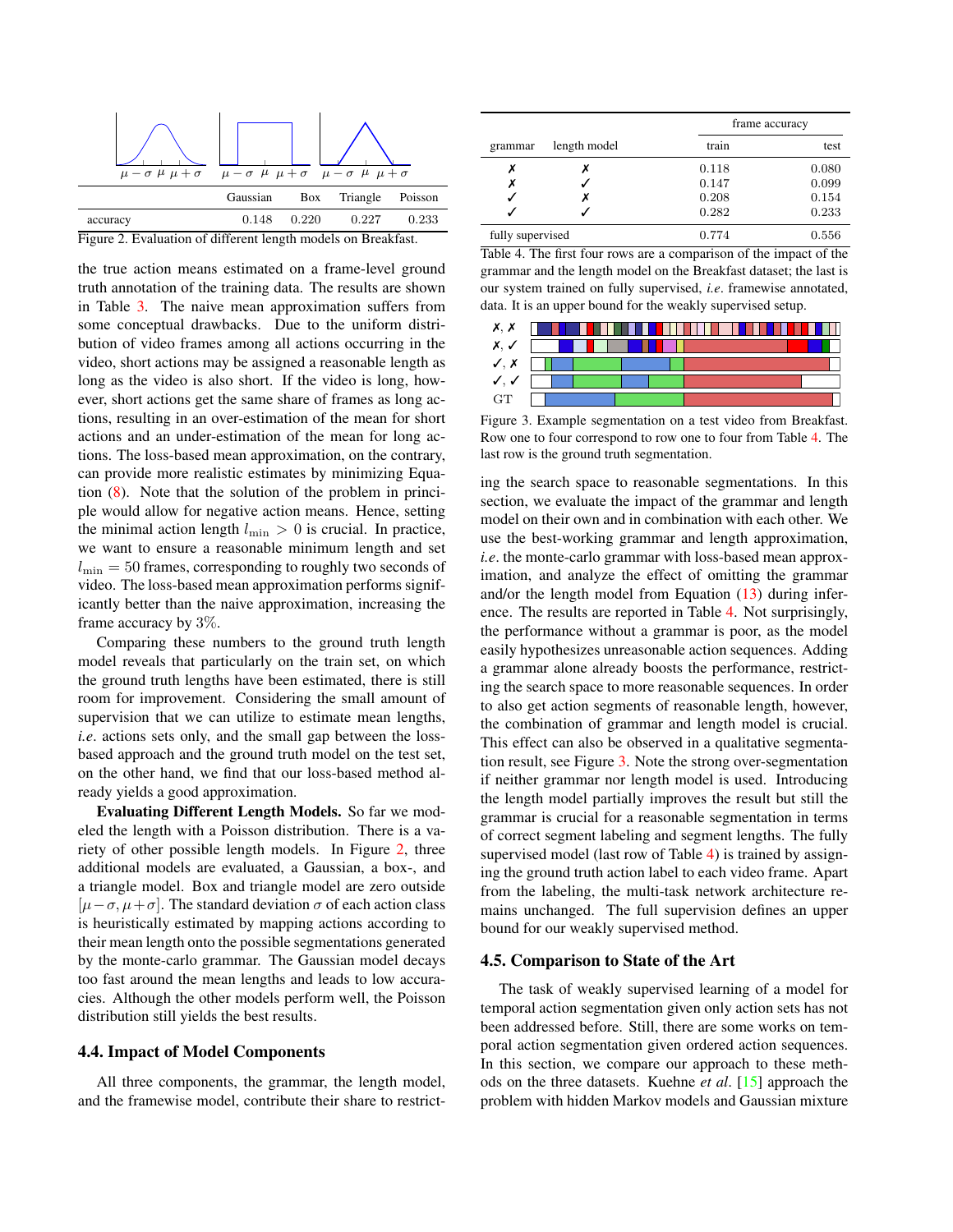<span id="page-7-5"></span>

|                                                  | <b>Breakfast</b><br>frame acc. | Cooking 2<br>midpoint hit | Holl. Ext.<br>jacc. idx |
|--------------------------------------------------|--------------------------------|---------------------------|-------------------------|
| Weak supervision: unordered action sets          |                                |                           |                         |
| monte-carlo                                      | 0.233                          | 0.098                     | 0.093                   |
| text-based                                       | 0.232                          | 0.106                     | 0.092                   |
| Stronger supervision: ordered action transcripts |                                |                           |                         |
| HMM $[15]$                                       | 0.259                          | 0.200                     | 0.086                   |
| <b>CTC</b> [6]                                   | 0.218                          |                           |                         |
| ECTC $[6]$                                       | 0.277                          |                           |                         |
| $HMM+RNN$ [25]                                   | 0.333                          |                           | 0.119                   |
|                                                  |                                |                           |                         |

<span id="page-7-1"></span>Table 5. Performance of our method compared to state of the art methods for weakly supervised temporal segmentation. Note that our method uses action sets as weak supervision, whereas [\[15,](#page-8-11) [6,](#page-8-12) [25\]](#page-8-13) have a stronger supervision with ordered action sequences.



Figure 4. Example segmentation. All relevant ground truth actions are present. Note that *spoon powder* always occurs jointly with *pour milk*, so it is hard for our model to distinguish them.

<span id="page-7-2"></span>

| cuts per video                        |       |       | $\overline{\phantom{a}}$ |
|---------------------------------------|-------|-------|--------------------------|
| avg. #actions per video               | 12.5  | 25    | 50                       |
| midpoint hit                          | 0.174 | 0.121 | 0.098                    |
| $\epsilon$ $\mathbb{R}$ $ce$<br>m 1 1 |       |       | $\sim$ $\cdot$           |

<span id="page-7-3"></span>Table 6. Different levels of video trimming for Cooking 2. More videos and less actions per video result in better performance.

models and Richard *et al*. [\[25\]](#page-8-13) extend their approach using recurrent neural networks. Huang *et al*. [\[6\]](#page-8-12), in contrast, rely on connectionist temporal classification (CTC) with LSTMs and extend it by downweighting degenerated alignments and incorporating visual similarity of frames into the decoding algorithm. They call their approach extended CTC (ECTC). All of these approaches use ordered action sequences, and thus a much stronger supervision than our method. Keeping the tremendously large search space for our problem compared to [\[15,](#page-8-11) [6,](#page-8-12) [25\]](#page-8-13) in mind (*cf* . Section [1\)](#page-0-0), our model achieves remarkable results on Breakfast and Hollywood Extended, *cf* . Table [5.](#page-7-1) Note that training the HMM approach of  $[15]$  with monte-carlo sampled action transcripts (*i.e*. with the same amount of supervision as in this paper) only yields an accuracy of 0.145 on Breakfast, which is far less than our approach. An example segmentation of our approach is shown in Figure [4.](#page-7-2) Falsely recognized actions are frequently those that only occur jointly, such as spoon powder and pour milk. In these cases, the model typically fails to predict the correct ordering.

Actions per Video. While our approach works well on Breakfast and Hollywood Extended, the results on Cooking 2 show its limitations. The dataset has many classes (67) but only a small amount of training videos (220), which are very long and contain a huge amount of different ac-

|             | <b>Breakfast</b> | Cooking 2    | Holl. Ext. |
|-------------|------------------|--------------|------------|
|             | frame acc.       | midpoint hit | jacc. idx  |
| monte-carlo | 0.284            | 0.102        | 0.230      |
| text-based  | 0.280            | 0.106        | 0.242      |

<span id="page-7-4"></span>Table 7. Results of our method when the action sets are provided for inference.

tions. These characteristics make it difficult for the multitask learning to distinguish different classes, as many of them occur jointly in most training videos. We show the importance of having enough videos by cutting each video of Cooking 2 into two/four parts (Table [6\)](#page-7-3). This increases the number of videos and reduces the number of actions per video. The more videos and the less actions per video on average, the better are the results of our method.

#### <span id="page-7-0"></span>4.6. Inference given Action Sets

So far, it has always been assumed that no weak supervision in form of action sets is provided for inference. If the action sets for the videos are, for example, generated using meta-tags of Youtube videos, however, they may as well be available during inference. In this section, we evaluate our method under this assumption.

Let  $A$  be the given action set for a video. During inference, only action sequences that are consistent with A need to be considered, *i.e.* for a grammar  $G$ , only sequences  $\mathbf{c}_1^N \in \mathcal{G} \cap \mathcal{A}^*$  are possible. If  $\mathcal{G} \cap \mathcal{A}^*$  is empty, we consider all sequences  $\mathbf{c}_1^N \in \mathcal{A}^*$ . The results are shown in Table [7.](#page-7-4) The above mentioned limitations on Cooking 2 again prevent our method from generating a better segmentation. On Breakfast and Hollywood Extended, a clear improvement of 5% and 15% compared to the inference without given action sets (Table [5\)](#page-7-1) can be observed.

## 5. Conclusion

We have introduced a system for weakly supervised temporal action segmentation given only unordered action sets. In contrast to ordered action sequences that have been proposed as weak supervision by previous works, action sets are often publicly available in form of meta-tags for videos and do not need to be annotated. Although action sets provide by far less supervision than ordered action sequences and lead to a tremendously large search space, our method still achieves good results. Providing the possibility to incorporate data-driven grammars as well as text-based information or human knowledge, our method can be adapted to specific requirements in different video analysis tasks.

Acknowledgements. The work has been financially supported by the DFG projects KU 3396/2-1 (Hierarchical Models for Action Recognition and Analysis in Video Data) and GA 1927/4-1 (DFG Research Unit FOR 2535 Anticipating Human Behavior) and the ERC Starting Grant ARCA (677650).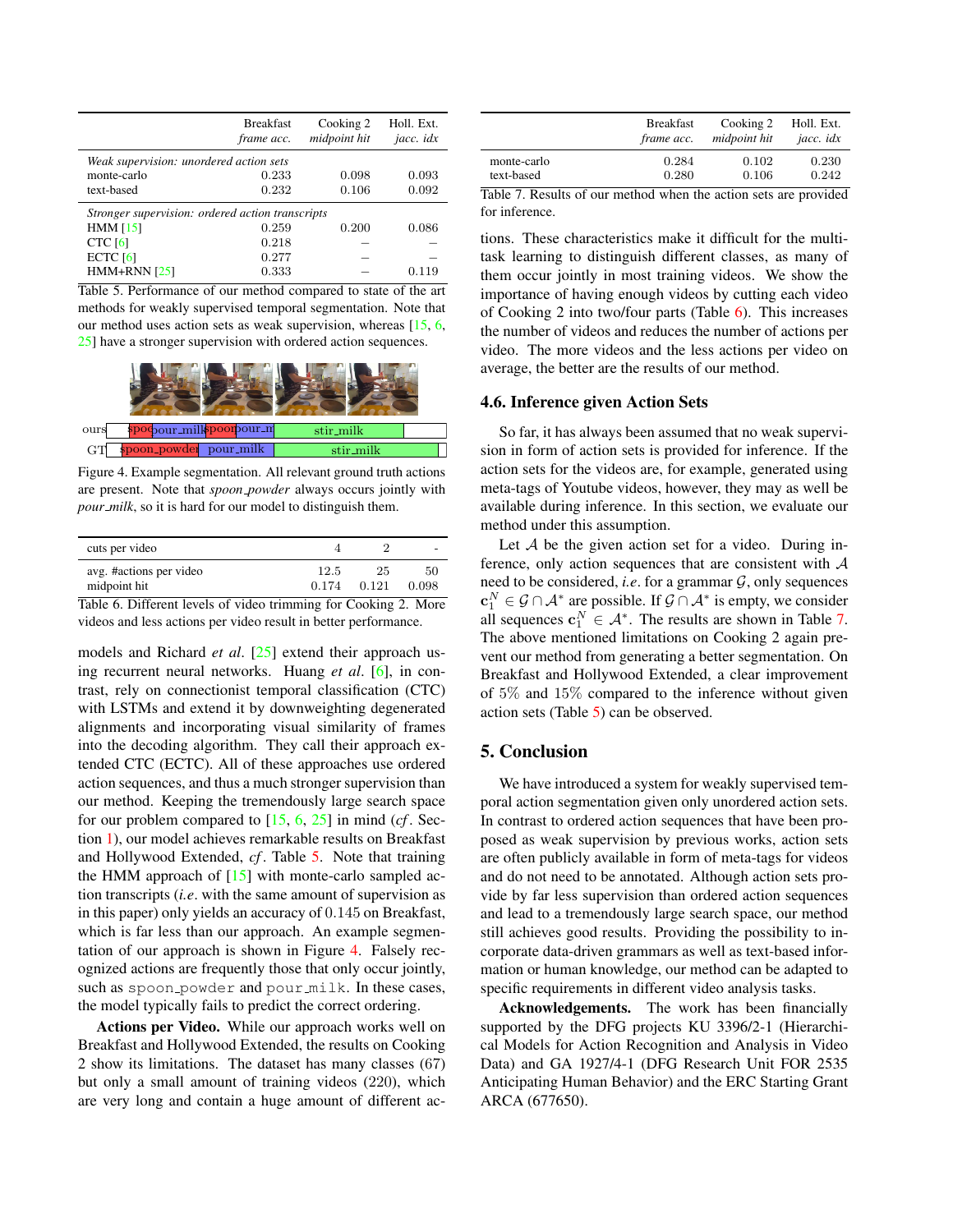## References

- <span id="page-8-24"></span>[1] J.-B. Alayrac, P. Bojanowski, N. Agrawal, I. Laptev, J. Sivic, and S. Lacoste-Julien. Unsupervised learning from narrated instruction videos. In *IEEE Conf. on Computer Vision and Pattern Recognition*, 2016. [2](#page-1-1)
- <span id="page-8-10"></span>[2] P. Bojanowski, R. Lajugie, F. Bach, I. Laptev, J. Ponce, C. Schmid, and J. Sivic. Weakly supervised action labeling in videos under ordering constraints. In *European Conf. on Computer Vision*, pages 628–643, 2014. [1,](#page-0-1) [2,](#page-1-1) [3,](#page-2-3) [5](#page-4-2)
- <span id="page-8-23"></span>[3] O. Duchenne, I. Laptev, J. Sivic, F. Bach, and J. Ponce. Automatic annotation of human actions in video. In *Int. Conf. on Computer Vision*, 2009. [2](#page-1-1)
- <span id="page-8-15"></span>[4] C. Feichtenhofer, A. Pinz, and A. Zisserman. Convolutional two-stream network fusion for video action recognition. In *IEEE Conf. on Computer Vision and Pattern Recognition*, 2016. [2](#page-1-1)
- <span id="page-8-3"></span>[5] F. C. Heilbron, V. Escorcia, B. Ghanem, and J. C. Niebles. Activitynet: A large-scale video benchmark for human activity understanding. In *IEEE Conf. on Computer Vision and Pattern Recognition*, pages 961–970, 2015. [1](#page-0-1)
- <span id="page-8-12"></span>[6] D.-A. Huang, L. Fei-Fei, and J. C. Niebles. Connectionist temporal modeling for weakly supervised action labeling. In *European Conf. on Computer Vision*, pages 137–153, 2016. [1,](#page-0-1) [2,](#page-1-1) [3,](#page-2-3) [5,](#page-4-2) [8](#page-7-5)
- <span id="page-8-18"></span>[7] M. Jain, J. C. van Gemert, H. Jégou, P. Bouthemy, and C. G. Snoek. Action localization with tubelets from motion. In *IEEE Conf. on Computer Vision and Pattern Recognition*, pages 740–747, 2014. [2](#page-1-1)
- <span id="page-8-14"></span>[8] M. Jain, J. C. van Gemert, and C. G. Snoek. What do 15,000 object categories tell us about classifying and localizing actions? In *IEEE Conf. on Computer Vision and Pattern Recognition*, pages 46–55, 2015. [2](#page-1-1)
- <span id="page-8-2"></span>[9] Y.-G. Jiang, J. Liu, A. Roshan Zamir, G. Toderici, I. Laptev, M. Shah, and R. Sukthankar. THUMOS challenge: Action recognition with a large number of classes. [http:](http://crcv.ucf.edu/THUMOS14/) [//crcv.ucf.edu/THUMOS14/](http://crcv.ucf.edu/THUMOS14/), 2014. [1,](#page-0-1) [2,](#page-1-1) [5](#page-4-2)
- <span id="page-8-27"></span>[10] D. Jurafsky, C. Wooters, J. Segal, A. Stolcke, E. Fosler, G. Tajchaman, and N. Morgan. Using a stochastic contextfree grammar as a language model for speech recognition. In *IEEE Int. Conf. on Acoustics, Speech and Signal Processing*, volume 1, pages 189–192, 1995. [5](#page-4-2)
- <span id="page-8-0"></span>[11] A. Karpathy, G. Toderici, S. Shetty, T. Leung, R. Sukthankar, and L. Fei-Fei. Large-scale video classification with convolutional neural networks. In *IEEE Conf. on Computer Vision and Pattern Recognition*, pages 1725–1732, 2014. [1,](#page-0-1) [2](#page-1-1)
- <span id="page-8-4"></span>[12] H. Kuehne, A. Arslan, and T. Serre. The language of actions: Recovering the syntax and semantics of goal-directed human activities. In *IEEE Conf. on Computer Vision and Pattern Recognition*, pages 780–787, 2014. [1,](#page-0-1) [2,](#page-1-1) [5](#page-4-2)
- <span id="page-8-21"></span>[13] H. Kuehne, J. Gall, and T. Serre. An end-to-end generative framework for video segmentation and recognition. In *IEEE Winter Conf. on Applications of Computer Vision*, 2016. [2,](#page-1-1) [5](#page-4-2)
- <span id="page-8-1"></span>[14] H. Kuehne, H. Jhuang, E. Garrote, T. Poggio, and T. Serre. HMDB: A large video database for human motion recognition. In *Int. Conf. on Computer Vision*, pages 2556–2563, 2011. [1](#page-0-1)
- <span id="page-8-11"></span>[15] H. Kuehne, A. Richard, and J. Gall. Weakly supervised learning of actions from transcripts. *Computer Vision and Image Understanding*, 2017. [1,](#page-0-1) [2,](#page-1-1) [3,](#page-2-3) [5,](#page-4-2) [7,](#page-6-4) [8](#page-7-5)
- <span id="page-8-22"></span>[16] I. Laptev, M. Marszalek, C. Schmid, and B. Rozenfeld. Learning realistic human actions from movies. In *IEEE Conf. on Computer Vision and Pattern Recognition*, 2008. [2](#page-1-1)
- <span id="page-8-16"></span>[17] C. Lea, M. D. Flynn, R. Vidal, A. Reiter, and G. D. Hager. Temporal convolutional networks for action segmentation and detection. In *IEEE Conf. on Computer Vision and Pattern Recognition*, 2017. [2](#page-1-1)
- <span id="page-8-9"></span>[18] C. Lea, A. Reiter, R. Vidal, and G. D. Hager. Segmental spatiotemporal CNNs for fine-grained action segmentation. In *European Conf. on Computer Vision*, pages 36–52, 2016. [1](#page-0-1)
- <span id="page-8-25"></span>[19] J. Malmaud, J. Huang, V. Rathod, N. Johnston, A. Rabinovich, and K. Murphy. What's cookin'? Interpreting cooking videos using text, speech and vision. In *Conf. of the North American Chapter of the Association for Computational Linguistics: Human Language Technologies*, 2015. [2](#page-1-1)
- <span id="page-8-19"></span>[20] P. Mettes, J. C. van Gemert, and C. G. M. Snoek. Spot on: Action localization from pointly-supervised proposals. In *European Conf. on Computer Vision*, 2016. [2](#page-1-1)
- <span id="page-8-6"></span>[21] D. Oneata, J. Verbeek, and C. Schmid. The LEAR submission at Thumos 2014. Technical report, Inria, 2014. [1,](#page-0-1) [2](#page-1-1)
- <span id="page-8-20"></span>[22] H. Pirsiavash and D. Ramanan. Parsing videos of actions with segmental grammars. In *IEEE Conf. on Computer Vision and Pattern Recognition*, pages 612–619, 2014. [2](#page-1-1)
- <span id="page-8-26"></span>[23] M. J. Powell. A direct search optimization method that models the objective and constraint functions by linear interpolation. In *Advances in optimization and numerical analysis*, pages 51–67, 1994. [4](#page-3-3)
- <span id="page-8-8"></span>[24] A. Richard and J. Gall. Temporal action detection using a statistical language model. In *IEEE Conf. on Computer Vision and Pattern Recognition*, 2016. [1,](#page-0-1) [2,](#page-1-1) [3,](#page-2-3) [5](#page-4-2)
- <span id="page-8-13"></span>[25] A. Richard, H. Kuehne, and J. Gall. Weakly supervised action learning with RNN based fine-to-coarse modeling. In *IEEE Conf. on Computer Vision and Pattern Recognition*, 2017. [1,](#page-0-1) [2,](#page-1-1) [3,](#page-2-3) [8](#page-7-5)
- <span id="page-8-17"></span>[26] A. Richard, H. Kuehne, A. Iqbal, and J. Gall. Neuralnetwork-viterbi: A framework for weakly supervised video learning. In *IEEE Conf. on Computer Vision and Pattern Recognition*, 2018. [2](#page-1-1)
- <span id="page-8-5"></span>[27] M. Rohrbach, S. Amin, M. Andriluka, and B. Schiele. A database for fine grained activity detection of cooking activities. In *IEEE Conf. on Computer Vision and Pattern Recognition*, pages 1194–1201, 2012. [1,](#page-0-1) [2,](#page-1-1) [5](#page-4-2)
- <span id="page-8-28"></span>[28] M. Rohrbach, A. Rohrbach, M. Regneri, S. Amin, M. Andriluka, M. Pinkal, and B. Schiele. Recognizing finegrained and composite activities using hand-centric features and script data. *International Journal on Computer Vision*, 119(3):346–373, 2016. [5](#page-4-2)
- <span id="page-8-7"></span>[29] Z. Shou, D. Wang, and S.-F. Chang. Temporal action localization in untrimmed videos via multi-stage CNNs. In *IEEE Conf. on Computer Vision and Pattern Recognition*, 2016. [1,](#page-0-1)  $\overline{2}$  $\overline{2}$  $\overline{2}$